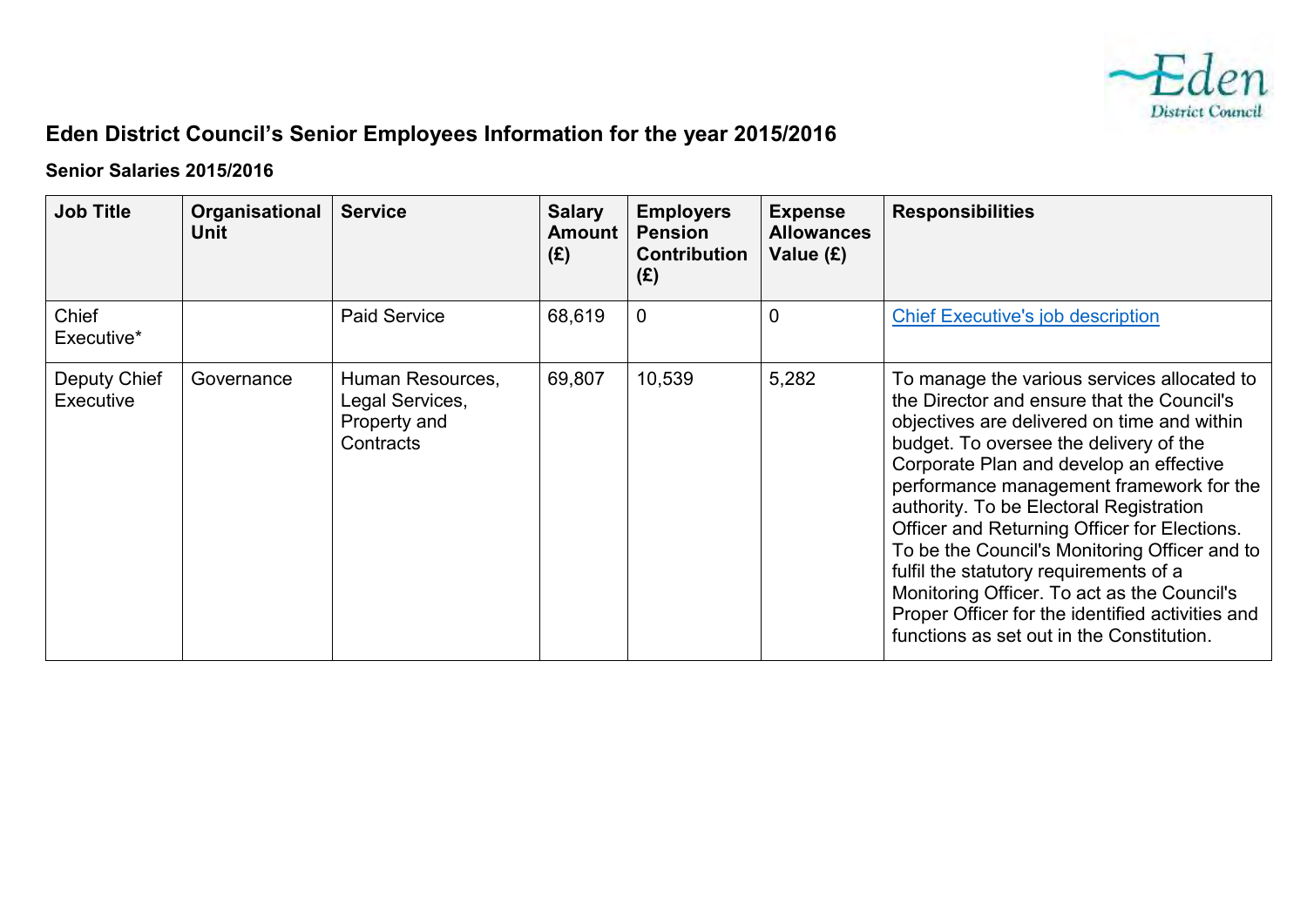| <b>Job Title</b>       | Organisational<br>Unit | <b>Service</b>                                                                              | <b>Salary</b><br><b>Amount</b><br>(E) | <b>Employers</b><br><b>Pension</b><br><b>Contribution</b><br>(E) | <b>Expense</b><br><b>Allowances</b><br>Value (£) | <b>Responsibilities</b>                                                                                                                                                                                                                                                                                                                                                                                                                                                                                                                                                                                                                                                                                                                                 |
|------------------------|------------------------|---------------------------------------------------------------------------------------------|---------------------------------------|------------------------------------------------------------------|--------------------------------------------------|---------------------------------------------------------------------------------------------------------------------------------------------------------------------------------------------------------------------------------------------------------------------------------------------------------------------------------------------------------------------------------------------------------------------------------------------------------------------------------------------------------------------------------------------------------------------------------------------------------------------------------------------------------------------------------------------------------------------------------------------------------|
| Director of<br>Finance | Finance                | <b>Customer Services,</b><br><b>Financial Services</b><br>Section, Revenues<br>and Benefits | 66,634                                | 9,595                                                            | 774                                              | To manage, lead and direct the Department<br>of Finance and to provide a full professional<br>service for the Council to embrace the<br>primary functions of financial administration,<br>revenues and benefits, customer services<br>and information technology. To be the<br><b>Council's Senior Information Risk Owner</b><br>(SIRO), Head of Internal Audit, Risk<br>Management lead, Governance lead (joining<br>with Director of Corporate and Legal<br>Services) be the lead on Members'<br>allowances and the secretary to the<br>Independent Remuneration Panel, be the<br>Accounts and Governance Committee lead,<br>Resources Portfolio lead, business continuity<br>lead, anti-fraud lead and designated anti-<br>money laundering officer. |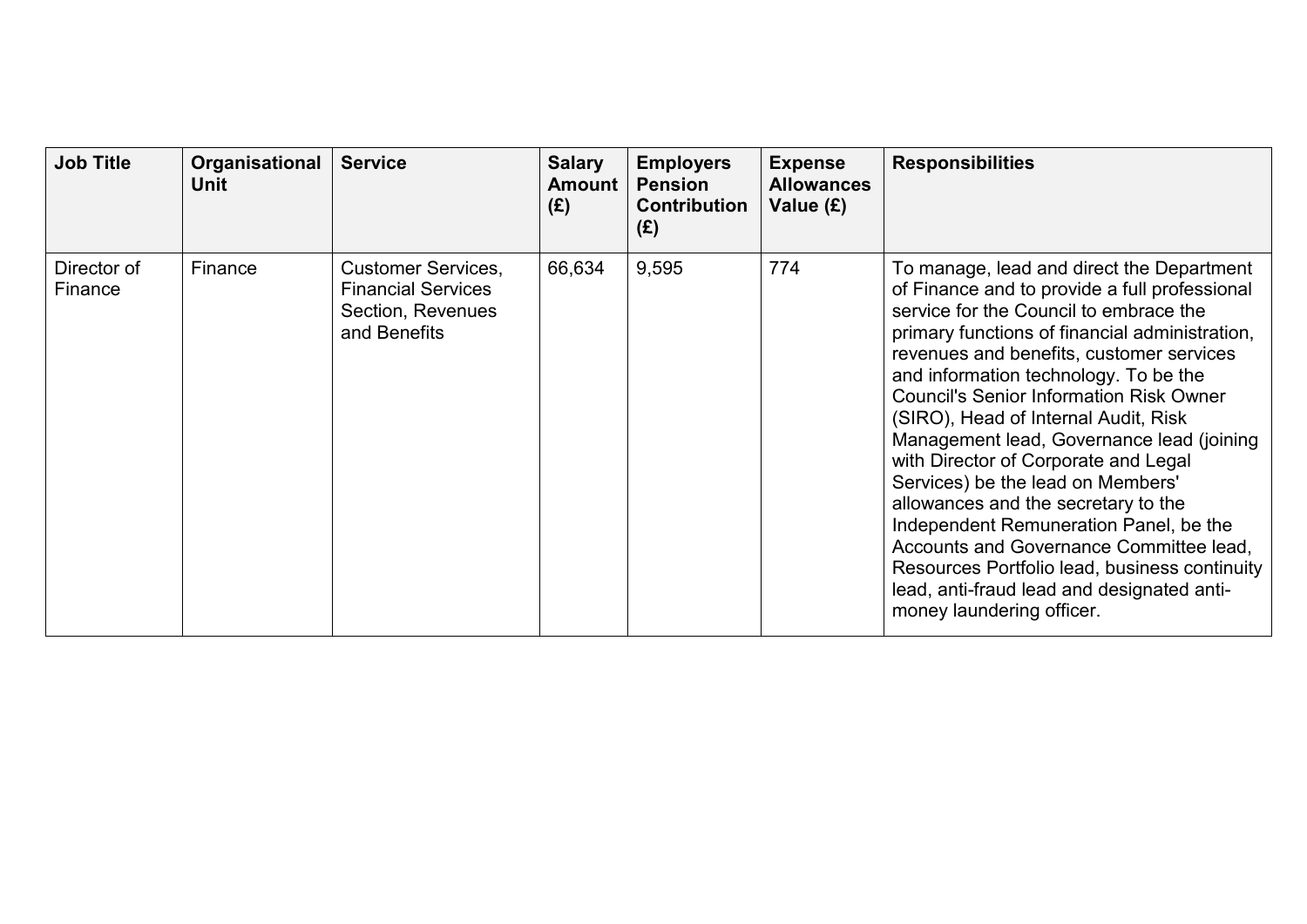| <b>Job Title</b>               | Organisational<br><b>Unit</b> | <b>Service</b>                                         | <b>Salary</b><br><b>Amount</b><br>(E) | <b>Employers</b><br><b>Pension</b><br><b>Contribution</b><br>(E) | <b>Expense</b><br><b>Allowances</b><br>Value (£) | <b>Responsibilities</b>                                                                                                                                                                                                                                                                                                                                                                                |
|--------------------------------|-------------------------------|--------------------------------------------------------|---------------------------------------|------------------------------------------------------------------|--------------------------------------------------|--------------------------------------------------------------------------------------------------------------------------------------------------------------------------------------------------------------------------------------------------------------------------------------------------------------------------------------------------------------------------------------------------------|
| Communities<br><b>Director</b> | Communities                   | Environmental<br>Services,<br>Communities,<br>Planning | 66,634                                | 9,595                                                            | 663                                              | To manage the various services allocated to<br>the Director and ensure that the Council's<br>objectives are delivered on time and within<br>budget. To be responsible for the effective<br>management of: the Planning service for the<br>Council, the Environment service for the<br>Council, the Council's major service<br>contracts, Council owned land and buildings<br>and community engagement. |

\*The post of Chief Executive is filled under a contract for services with Enterprise Prospects Limited. Payments to this company totalled £68,619 for 2015-2016.